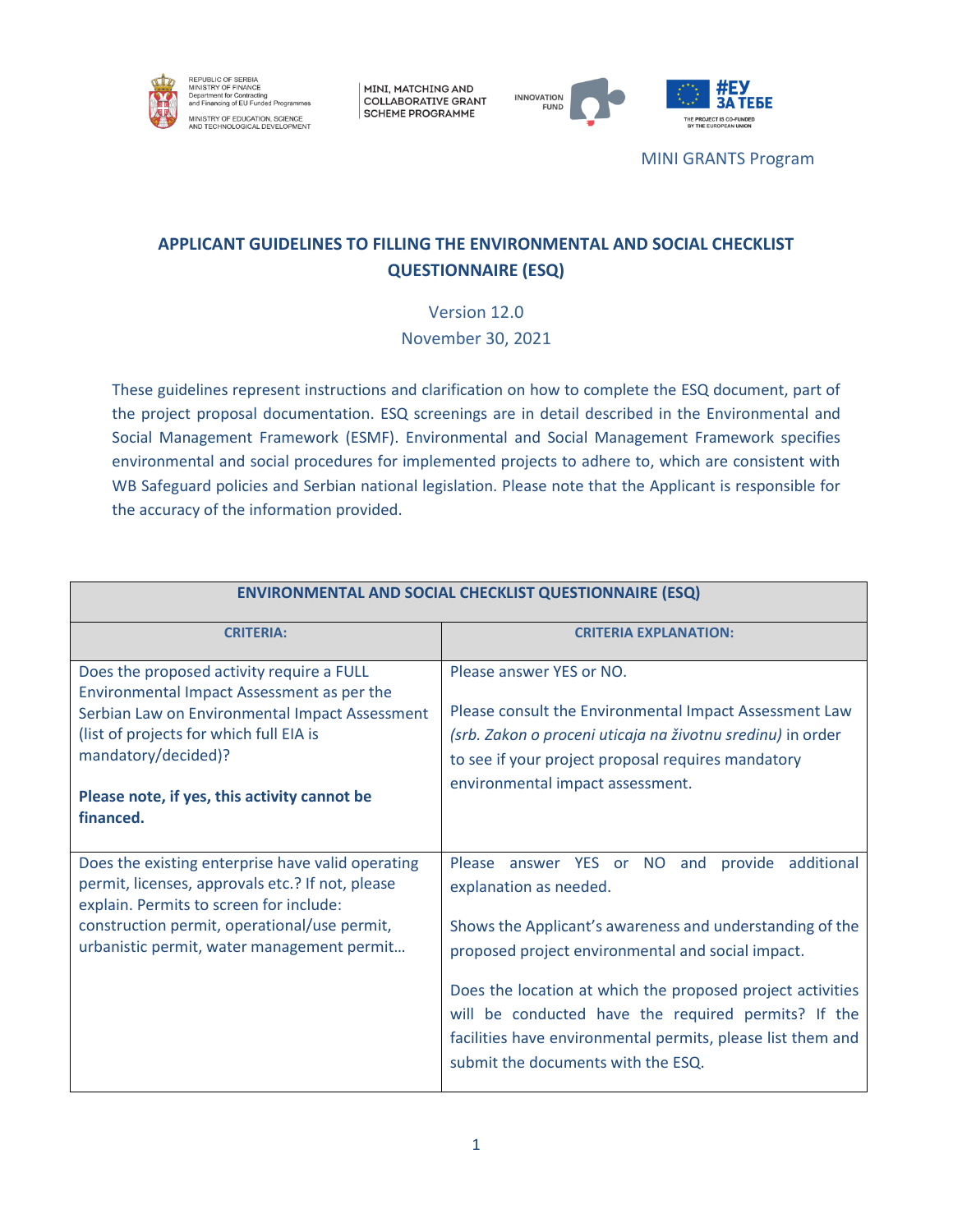

REPUBLIC OF SERBIA<br>MINISTRY OF FINANCE<br>Department for Contracting<br>and Financing of EU Funded Programmes MINISTRY OF EDUCATION, SCIENCE<br>AND TECHNOLOGICAL DEVELOPMENT

MINI, MATCHING AND<br>COLLABORATIVE GRANT<br>SCHEME PROGRAMME





#### MINI GRANTS Program

| If not, will the grant financing be used to correct<br>this condition?                                                                                                                                                                                                                                                                                                                                                                                                                                                                                                                                                                                                                                                                                                                                                                                                                                                                                                                                                                                                                                                                                                                                      | Permits, licenses can include: e.g. certifications of<br>laboratory/facility where experiments are planned,<br>occupation <sup>1</sup> and environmental data for facility where<br>project is planned (rented by contract from other<br>company), permits related to waste management etc.<br>In cases the Applicant does not have valid permits, please<br>explain in detail the current situation and reasons for it.<br>Shows the Applicant's awareness and understanding of<br>the proposed project environmental and social impact and<br>the Applicant's plans to have the documentation at the<br>completion of the proposed project. |
|-------------------------------------------------------------------------------------------------------------------------------------------------------------------------------------------------------------------------------------------------------------------------------------------------------------------------------------------------------------------------------------------------------------------------------------------------------------------------------------------------------------------------------------------------------------------------------------------------------------------------------------------------------------------------------------------------------------------------------------------------------------------------------------------------------------------------------------------------------------------------------------------------------------------------------------------------------------------------------------------------------------------------------------------------------------------------------------------------------------------------------------------------------------------------------------------------------------|-----------------------------------------------------------------------------------------------------------------------------------------------------------------------------------------------------------------------------------------------------------------------------------------------------------------------------------------------------------------------------------------------------------------------------------------------------------------------------------------------------------------------------------------------------------------------------------------------------------------------------------------------|
| Does the existing enterprise have a valid<br>environmental permit (or is in the procedure of<br>obtaining an environmental permit as per the<br>Serbian laws) and does the proposed activity fall<br>under those for which this permit was issued?<br>Does the existing enterprise have a valid water<br>management permit that calls for special<br>investments or measures for the enterprise's<br>wastewater releases (or is in the procedure of<br>obtaining this permit as per the Serbian laws)?<br>Does the existing enterprise need to follow<br>specific Serbian environmental regulations<br>regarding air emissions, water use or wastewater<br>discharge and solid waste management?<br>Are there any significant outstanding<br>environmental fees, fines or penalties or any other<br>environmental liabilities (e.g. pending legal<br>proceedings involving environmental issues etc.)<br>If so, will the grant financing be used to correct<br>this condition and please explain?<br>Have there been any complaints raised by local<br>affected people or groups or NGOs regarding<br>conditions at the facility?<br>If so, will the grant financing be used to remedy<br>these complaints? | Please answer YES or NO and provide additional<br>explanation as needed to each criteria in this section.<br>These criteria are project specific.                                                                                                                                                                                                                                                                                                                                                                                                                                                                                             |

<sup>&</sup>lt;sup>1</sup> Occupation safety in RS is not part of environmental legislation, but it is part of "social assessment" (the same applies for environmental health consequences, animals used in experiments, examinations on humans, etc.)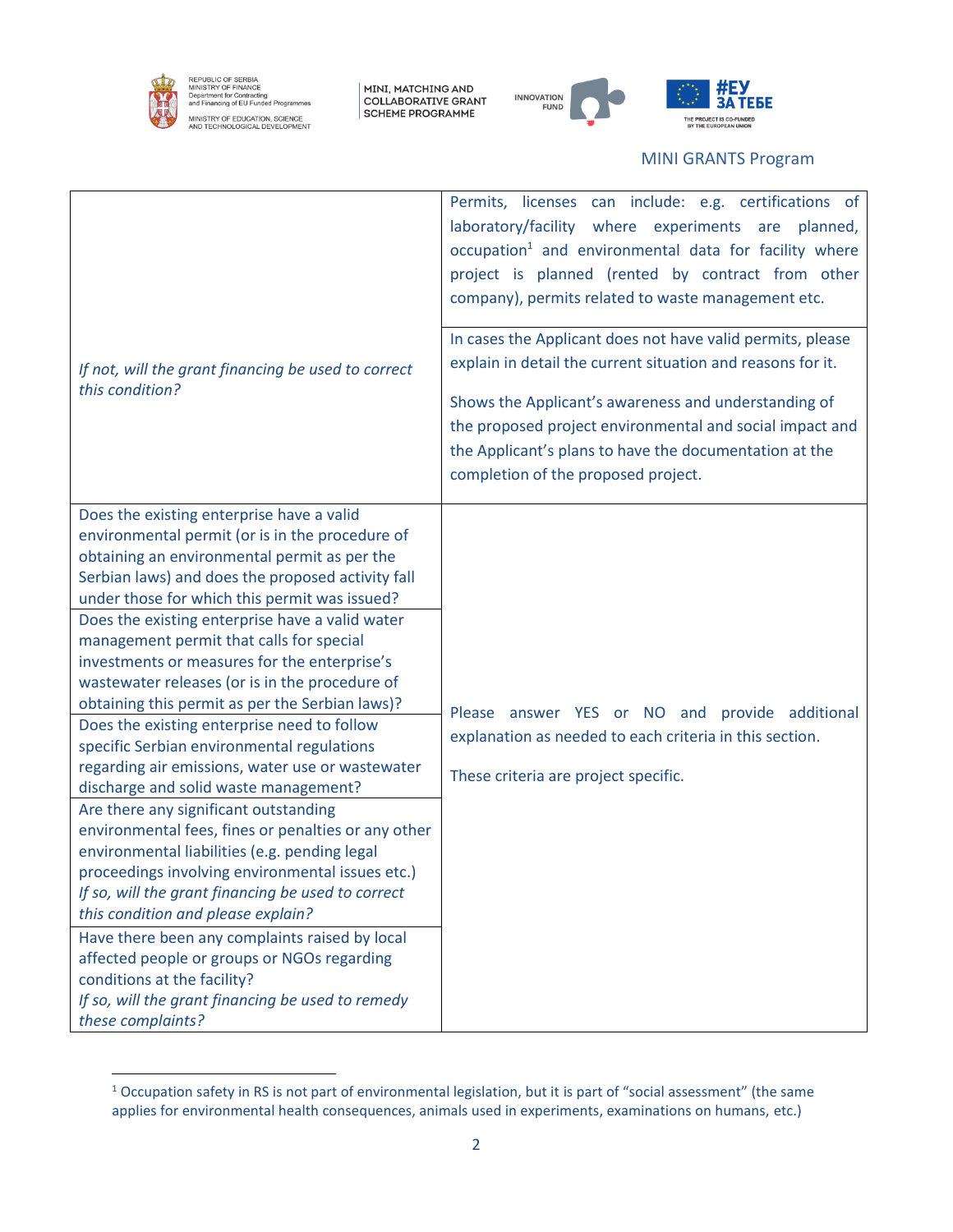

REPUBLIC OF SERBIA<br>MINISTRY OF FINANCE<br>Department for Contracting<br>and Financing of EU Funded Programmes MINISTRY OF EDUCATION, SCIENCE<br>AND TECHNOLOGICAL DEVELOPMENT

MINI, MATCHING AND<br>COLLABORATIVE GRANT<br>SCHEME PROGRAMME





## MINI GRANTS Program

| Does the existing enterprise take care about<br>primary suppliers' environmental and<br>social<br>performance or practice Socially Responsible Public<br>Procurement?<br>If possible, explain the answer |
|----------------------------------------------------------------------------------------------------------------------------------------------------------------------------------------------------------|
| Does the existing enterprise take care about<br>associated facilities (if applicable)<br>relevant<br>environmental and social performance?                                                               |
| If possible, explain the answer                                                                                                                                                                          |

| <b>Proposed Activity</b>                                                                                                                  |                                                                                                                                                                                                                                                                                                                                                                                                                                                                                                                  |  |
|-------------------------------------------------------------------------------------------------------------------------------------------|------------------------------------------------------------------------------------------------------------------------------------------------------------------------------------------------------------------------------------------------------------------------------------------------------------------------------------------------------------------------------------------------------------------------------------------------------------------------------------------------------------------|--|
| <b>CRITERIA:</b>                                                                                                                          | <b>CRITERIA EXPLANATION:</b>                                                                                                                                                                                                                                                                                                                                                                                                                                                                                     |  |
| Will the activity generate water effluents<br>(wastewater) that may require special treatment,<br>control or the water management permit? |                                                                                                                                                                                                                                                                                                                                                                                                                                                                                                                  |  |
| Will the activity air emissions which would require<br>special controls in order to ensure compliance<br>with the Serbian standards?      | In addition to answering YES or NO to each criteria in this<br>section, the Applicant is encouraged to give a narrative<br>explanation in accordance with the project proposal<br>presented in the Business Plan.<br>Formulation of answers to these criteria shows the<br>Applicant's knowledge of national environmental<br>legislation and related standards (and in some cases in<br>addition EU legislative - if this part of EU environmental<br>legislation is not yet trans-positioned in national law). |  |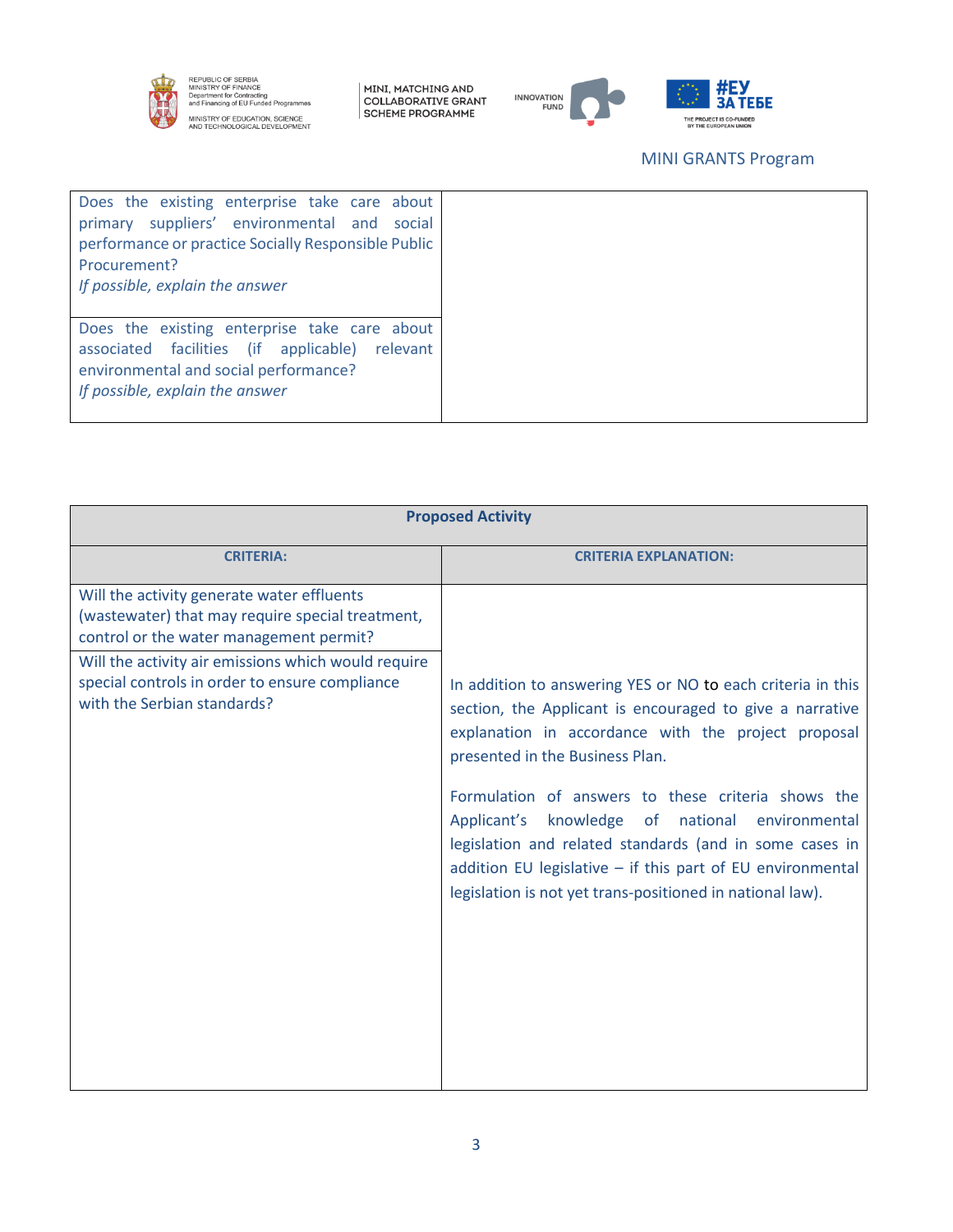

REPUBLIC OF SERBIA<br>MINISTRY OF FINANCE<br>Department for Contracting<br>and Financing of EU Funded Programmes MINISTRY OF EDUCATION, SCIENCE<br>AND TECHNOLOGICAL DEVELOPMENT

MINI, MATCHING AND<br>COLLABORATIVE GRANT<br>SCHEME PROGRAMME





## MINI GRANTS Program

|                                                      | Will the activity generate noise levels that would    |  |
|------------------------------------------------------|-------------------------------------------------------|--|
| require control measures to ensure compliance        |                                                       |  |
| with the Serbian standards?                          |                                                       |  |
| Will the noise levels impact particularly sensitive  |                                                       |  |
|                                                      | receptors (natural habitats, hospitals, schools,      |  |
|                                                      | local population centers)?                            |  |
|                                                      | Will the activity consume, use or store, produce      |  |
|                                                      | hazardous materials that:                             |  |
|                                                      | require special permits or licenses                   |  |
| $\bullet$                                            | require licensed or trained personnel                 |  |
| $\bullet$                                            | are outlawed or banned in EU or Western               |  |
|                                                      | countries                                             |  |
| $\bullet$                                            | are difficult, expensive, or hard to manage           |  |
| $\bullet$                                            | are inconsistent with PPAH recommendations            |  |
| $\bullet$                                            | may cause soil and water pollution or health          |  |
|                                                      | hazards if adequate control measures are not          |  |
|                                                      | in place                                              |  |
|                                                      | Will the activity generate solid waste that may be    |  |
|                                                      | considered hazardous, difficult to manage, or may     |  |
|                                                      | be beyond the scope of regular household waste?       |  |
|                                                      |                                                       |  |
|                                                      | (This may include, but not be limited too, animal     |  |
| carcasses, toxic materials, pesticides, medical      |                                                       |  |
|                                                      | waste, cleaning materials, flammables etc.)           |  |
| Will the activity be located within or close to      |                                                       |  |
|                                                      | officially protected areas or areas under             |  |
|                                                      | consideration by the Government for official          |  |
| protection status? And will the activity potentially |                                                       |  |
|                                                      | impact areas of known significance to local,          |  |
|                                                      | regional or national cultural heritage?               |  |
|                                                      | Will the activity involve import of living organisms, |  |
|                                                      | e.g. saplings, insects, animals, etc. or works that   |  |
|                                                      | can impact sensitive environmental receptors?         |  |
|                                                      | Has the local population or any NGOs expressed        |  |
|                                                      | concern about the proposed activity's                 |  |
|                                                      | environmental aspects or expressed opposition?        |  |
|                                                      | Is there any other aspect of the activity that would  |  |
|                                                      | - through normal operations or under special          |  |
|                                                      | conditions - cause a risk or have an impact on the    |  |
|                                                      | environment, the population or could be               |  |
|                                                      | considered as a nuisance?                             |  |